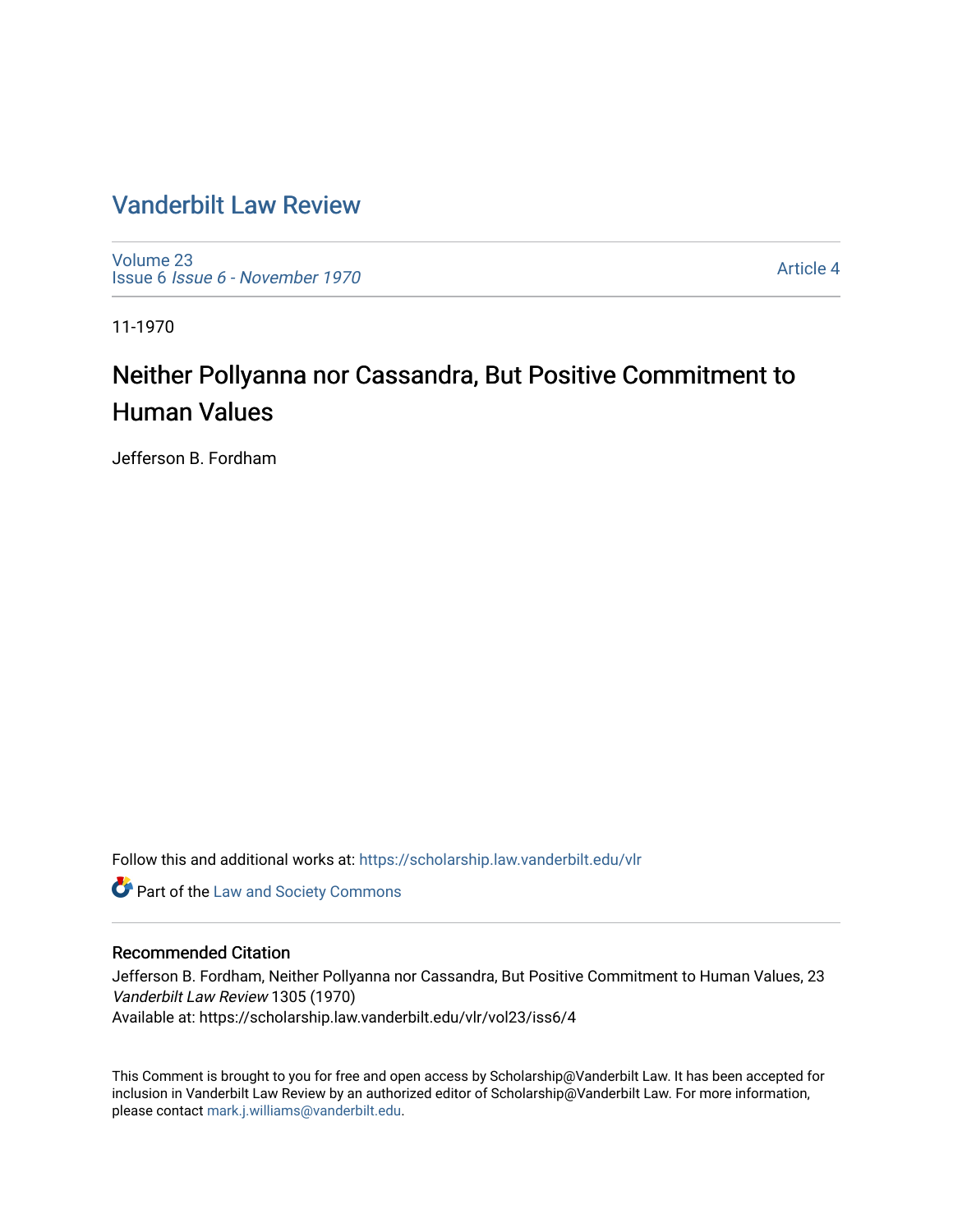## **COMMENTS**

#### **Neither Pollyanna nor Cassandra, But Positive Commitment to Human Values**  $\lambda$

#### *Jefferson B. Fordham\**

To me the positive message of the paper is that we should view our condition with a sense of history and a sense of humor and, in that perspective, dwell more upon the good that we perceive in ourselves, our institutions, and our performance. That is fine, but it does not tell us enough. We know that in all ages man has been in no wise more conspicuous than in his inhumanity to man. The record of torture and slaughter during the Crusades and the Inquisition, movements associated with religion, darkens the pages of history.

What must be noted is that the contemporary period is strikingly different. **I** do not condemn a disposition to be optimistic and to look for the good in society but we must, if we are to survive, confront the realities of our times. The condition of the whole community of man is one of extraordinary interdependence. There are at least three grim factors which threaten the race. The first is a combination of nuclear armament and the continued commitment of this nation and others to military force as an instrument of policy in external affairs. The second is largely uncontrolled population growth. The third, to which the second is related, is almost pervasive damage by man to the natural order.

As I look more particularly at the condition of this country, what is most appalling is the damage to the very soul of the American people done by our military venture in Indochina. If one is to address himself to "The Future of America and The Role of Law," the first order of business is to promote the return of the United States to lawful, peaceful, orderly processes in external relations. I find no reference to this overriding concern in Dean Forrester's paper. Our military commitment

University Professor of Law, University of Pennsylvania; Visiting University Professor of Law, University of Utah; President, Association of American Law Schools. A.B., **1926;** MA., **1929; J.D., 1929,** University of North Carolina; **J.S.D.** Yale University, **1930.**

Professor Fordham was Dean of the University of Pennsylvania **Law** School from **1952 to 1970.**

<sup>1305</sup>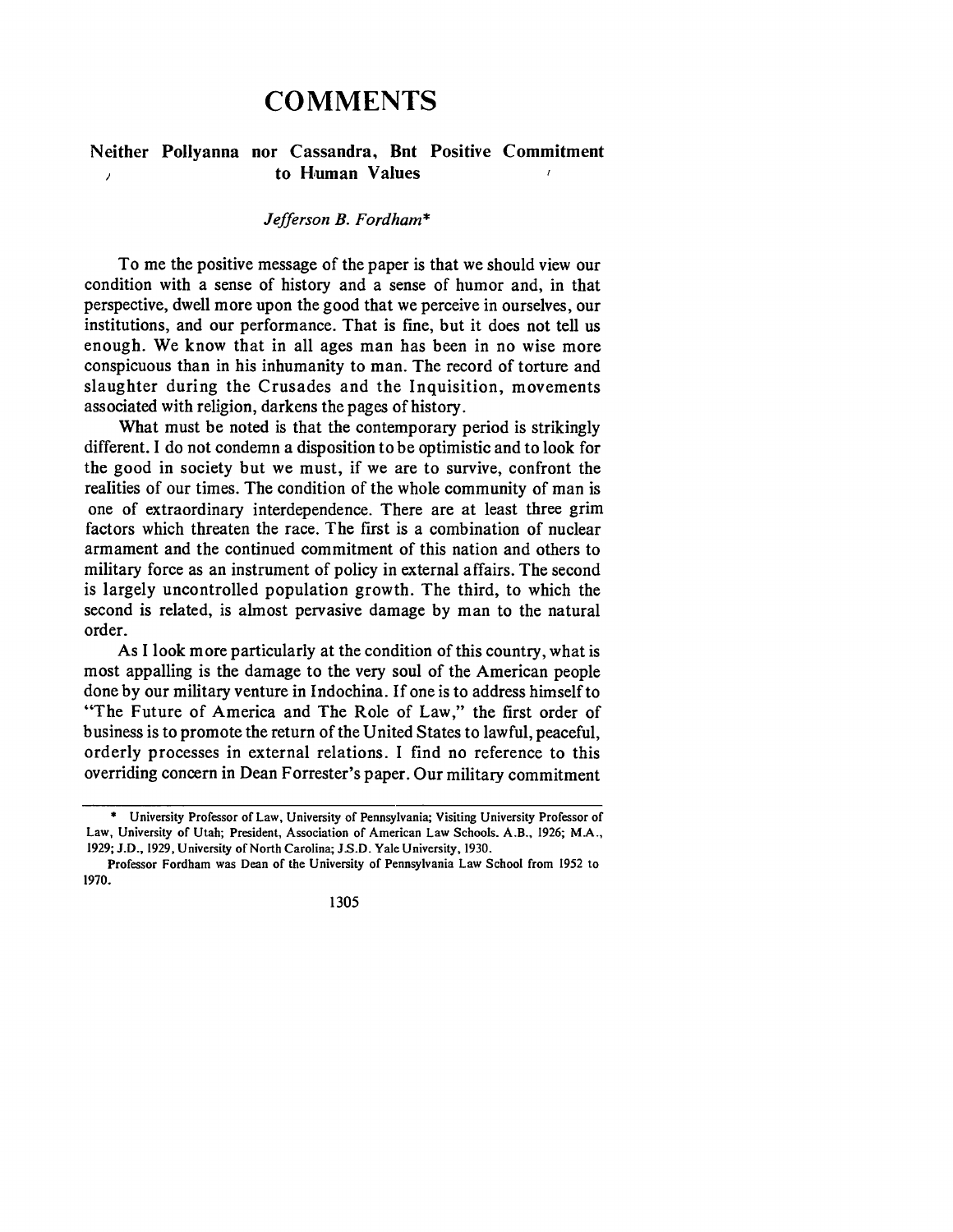in Southeast Asia has not only done us great spiritual harm but also has cost us heavily in American lives and injuries as well as diverted both tangible and intangible resources needed in the attack upon domestic problems. Dean Forrester makes but brief reference to the challenge that domestic problems present to the law as a positive force for individual fulfillment and social betterment. I find these problems of staggering dimensions and difficulty, whether they relate to ghetto conditions, the adequacy of housing opportunities, equality of opportunity generally, equality before the law, the state of penal and correctional institutions, organized crime, narcotic traffic and use, alcoholism, our unbalanced and inefficient system of movement of persons and things (social circulatory system) to mention but a few problem areas.

It is true, as Dean Forrester notes with grave concern, that there are people in institutions of higher learning and others who are calling for revolution and will resort to violence. We have been witness to violence and nihilism on and off campuses. And there are Cassandras, of one sex or the other, such as the two from whose writings he quotes, who prophesy doom or worse. But I have a notion that he overestimates the strength.and influence of those of the left and of the gloomy "prophets." They are greatly outnumbered, I suggest, by the far right combined with the countless number of people of very modest economic circumstances in the great silent majority, who are beset by inflation and greatly troubled by the voices of unrest and change. Of this group, Mr. Forrester says nothing yet, as I see it, the greater potential for a major breakdown of the social order lies on that side.

I am compelled to challenge the following Forrester felicities: "As human beings go, the great mass of Americans are doing very well. They are relatively stable and possessed of good intentions toward their fellows." Recently in Philadelphia I was asked by an enthusiastic proponent what I thought of marking the bicentennial of the Declaration of Indepdence by having a constitutional convention looking to revision of the Constitution of the United States. I gave him cold comfort for two reasons. First, constitutional revision is a very, very serious business not to be pursued on motivation any stronger than celebration of an anniversary. In the second place, while there are features of the Constitution, which, in my judgment, should be critically re-examined. I am frankly fearful of subjecting the basic constitutional safeguards of human liberty to the popular thinking of his day. (One hopes that this can be squared with long-time ardent advocacy of state constitutional revision!). In any event, as I see it, the great mass of Americans are not doing so well as Mr. Forrester would have us believe.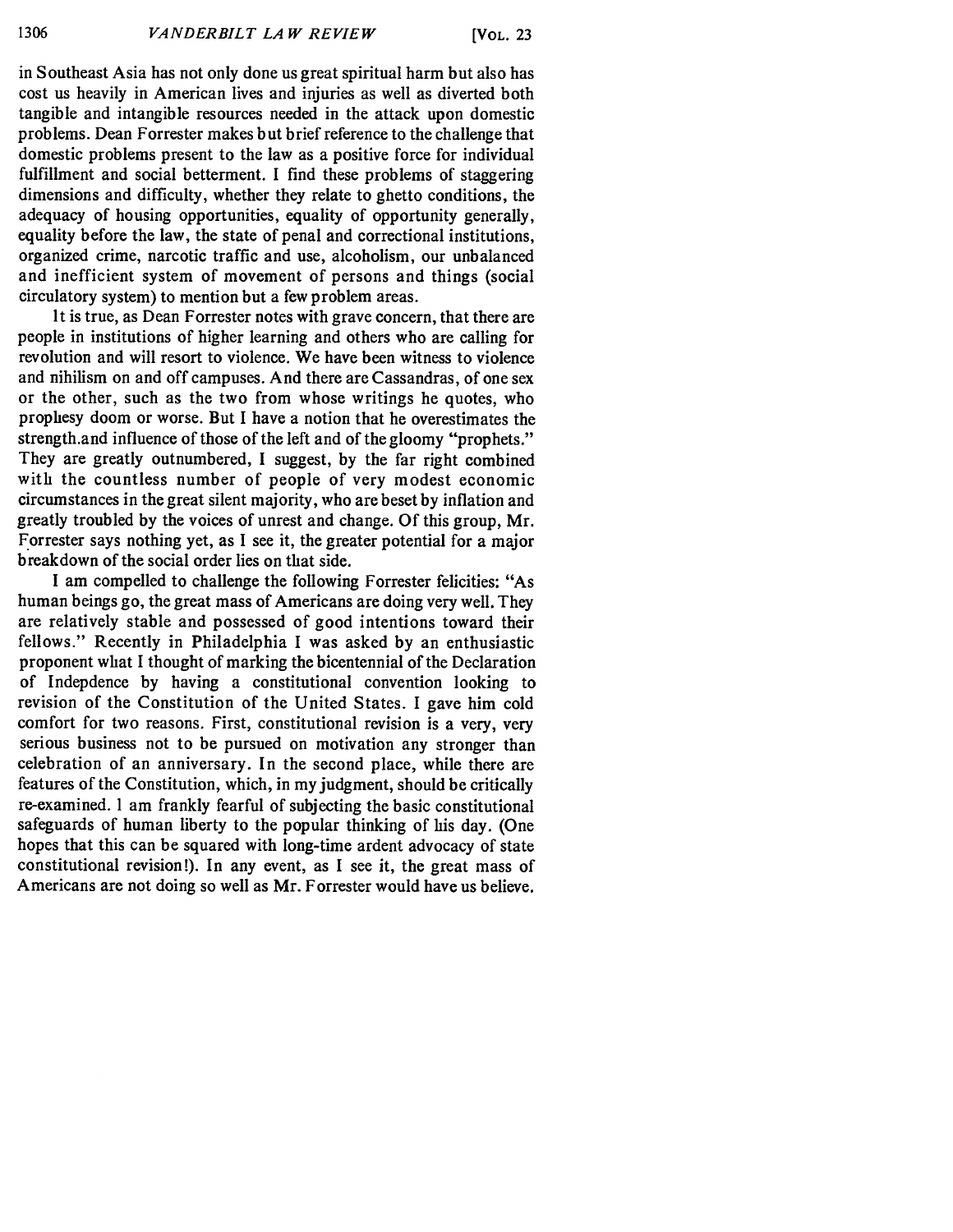The quantum of bigotry, prejudice and exploitation (of people and nature) is too great to enable me to feel comfortable.

We in this country are in need of powerfully inspiriting moral leadership. Certainly it bears repeating that in the basic maintenance of a framework of freedom and social progress law is the primary instrument of organized society. But I stress with all possible emphasis that underlying law, as the societal foundation, is the presence of the shared values and interests which are the stuff of communal commitment. The vital sanction for law in any society-especially in one that claims to be free-is prevailing commitment of the citizenry to conform to established legal norms. Such a commitment can be seriously weakened when self-indulgence relaxes social discipline, when the law is not enforced evenhandedly without regard to group characteristics, and when the political ideal of equality of opportunity is not fully supported by the law and its processes.

I find no moral force, no idea content, no whit of inspiration in the "big tent" evangelism, which appears to appeal to our President. There is no hope of providing moral leadership by such associations. Not even polished "philistinism" is a fair substitute for ideas and values validated by experience and the thought of the greatest minds.

Institutionally, we are failing in the democratic-the representative-process of public decision-making. Our traditional disposition to place heavy reliance on the courts, not only in the regular administration of justice but also in policy-making and law reform, has a good deal to commend it. I must say, however, that such recourse can be overdone. I do not believe you can make up for serious deficiences in the legislative institution and process that way. I am convinced that a front-rank problem of these times is that of rendering decision-making through popular action or representatives highly responsible and effective. People of the law should be the first to recognize this and take the lead in reform. Our success or failure in this will bear strongly upon America's future.

The Forrester paper criticizes American legal education for what he finds to be its destructively negative character. I view the case method differently; severe critical analysis in case study and discussion affords intellectual discipline. It facilitates learning in context by the student while gaining intellectual skills. This is not cynicism. From it the student is likely to gain an appreciation of the capacity of the law for adaptation and reform, if you will. What is more, the law schools are alive these days with intellectual ferment as to substance and method in legal education in the larger context of human values, interests, and needs in a troubled society.